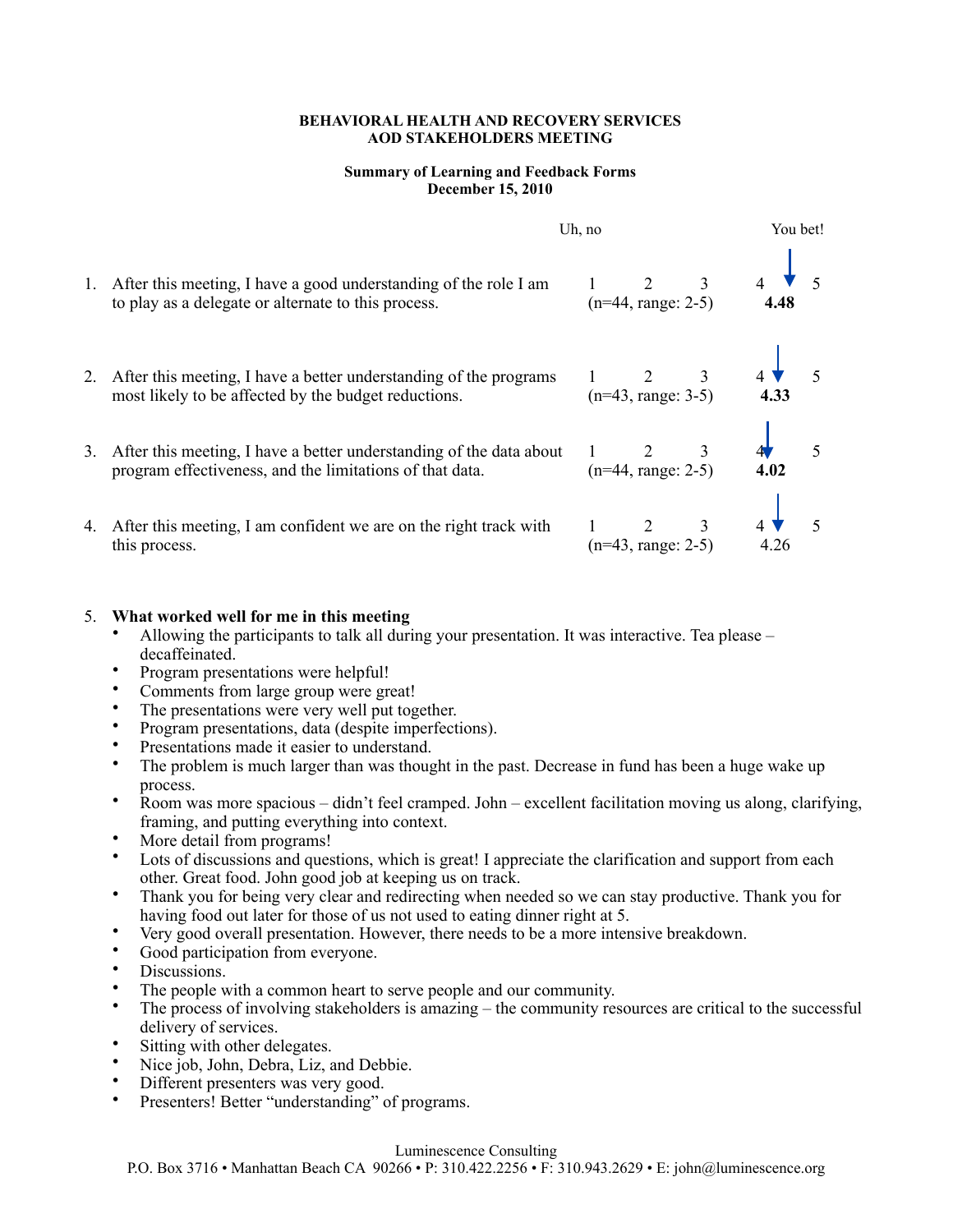- Hearing about the various programs and seeing the statistics.
- Sharing and talking about different data. Having different coordinators talk about their program.
- Very well formatted, excellent mix of didactic techniques.
- Program presentation and group reflection.
- Thanks.
- Multiple presenters. Good participant interaction. Excellent facilitation.
- I learned a lot of things that interested me and my program of NA. I learned that we are not doing as much as is needed.
- The location is perfect. (I live 3 minutes from here. LOL!) The program sharing was great information for me. John is amazing!
- John has a distinctive and much appreciated way of keeping the group on track and hopeful with the process as a whole. I look forward to being a contributor in this process and creating a more collaborative and positive outlook on our current reality.
- The presentations were articulate and informative.
- Q & A with different divisions of BHRS.
- Slideshow and info provided.

# 6. **What could be improved in subsequent meetings**

- One more short break. Two 6 minute breaks.<br>• Hot water and tea pleasel : 0) Non public servi-
- Hot water and tea please! :o) Non public service presentations will be helpful.
- Tea please (herbal).
- Hot water for tea, and hearing from other community (not county) groups. Cheesecake please!!
- Flow fewer interruptions with unrelated questions. I am looking forward to presentations by community programs.
- Name tags and what departments are represented. Need some heat in the building.
- Have name tags for people. Why hasn't Alanon been a part of this process? We are looking at clients what about families of clients.
- The issue is \$ for folks who primarily have AOD needs. Need to split out the co-occurring numbers. Am concerned that straight AOD are being marginalized.
- Chocolate requirement. More group discussion/interaction at tables if possible/may not fit.
- Too much repetition of numbers, if 40 completed, it could be expected that 60 did not. Can we reduce these columns. I am concerned that COT numbers have skewed the SRC numbers.
- I am pretty visual and it would help to have a map of where services are and what they are throughout the county both geographically and demographically, also funding impact would be good to highlight. This will answer the what and where for county and other AOD services – in the county. MORE COFFEE – (yawn – we all have long days).
- The length of the meetings. Time constraints.
- Pay attention to time restraint, as some folks work majority of the day.
- Is there a need for separating alternate delegates from observers? Having them mingle together at the same table causes more discussions.
- More group discussions.
- I know it's not possible, but shorter meetings.
- Consistent data I am skeptical about the data presented today.
- It seems like they do not need to be  $3\frac{1}{2}$  hours long.
- I have a suggestion for how to get some better data. Call me if you're interested  $-525-6238$ . Chocolate chip instead of oatmeal raisin. :o)
- Presentations from groups outside BHRS and what services they provide.
- For next meeting some data massage please. For FY 2009-10 it would be helpful to look at cost for each category of flexible funds divided by successful outcome measures (cost divided by # completed, cost divided by # abstinence at completion, cost divided by # used social support at completion).
- Stopping at 8pm would be better. 9pm is just a little too much. I've checked out.
- More conversation on each program.
- Unfortunately I have to wonder how confident we can be about the statistics as I know how staff struggle with CalOMS and other forms.